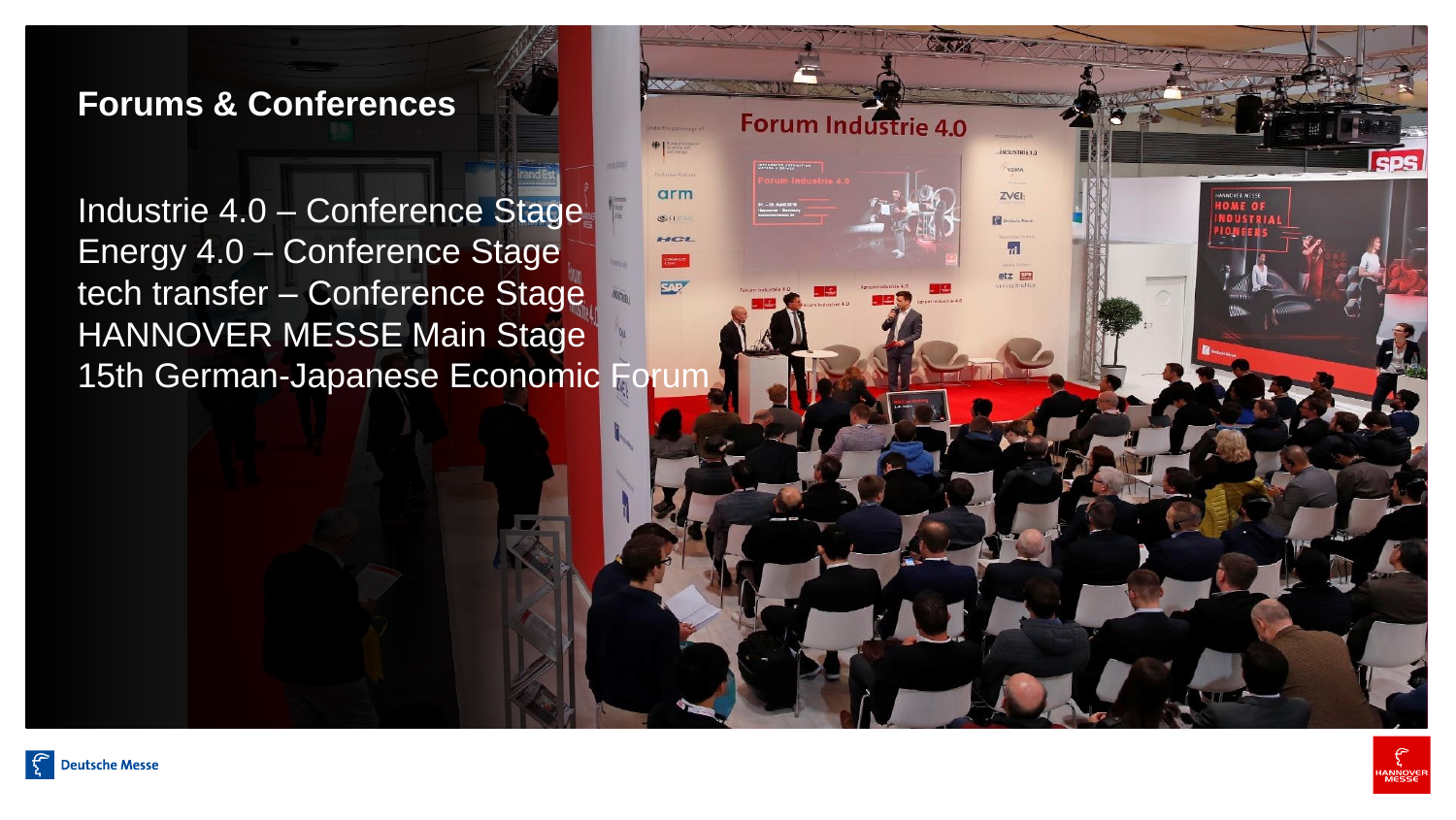# Forums & Conferences **Industrie 4.0 – Conference Stage**

The Industrie 4.0 Conference Stage provides answers and solutions to many topics of automation: people and work, business and strategy models, the collection and analysis of the flood of data, IT security, standards and interoperability, SMEs and users, use cases, industry 4.0 and the circular economy in the context of reducing CO2 emissions. The Industrie 4.0 Conference Stage is an outstanding communication and competence platform for these topics, which move users, industry and politics alike. The focus here is on practice-oriented lectures, panels, product presentations and innovations. Take advantage of this opportunity and make your voice heard and reach out with your expertise in this field!

## **Gold Partner**

- Presentation slot: 20 minutes for your presentation (content to be agreed with the organiser on the programme, fixed slots, not freely selectable), incl. streaming on our website and Q&A tool
- Announcement of your presentation on your exhibitor and product page
- Highlighting of your speaker on the website as a highlight speaker
- Logo presence in the programme overview on the website
- Logo presence on the stage wall
- Logo presence on the sponsor wall
- 30 sec. commercial (played 2x daily in the stage programme)

### **Platinum Partner**

All services of the Gold Partner, plus:

- Naming as a partner in the external communication of the stage programme
- **Presentation of the stage programme with reference to the partner ("The** programme is presented to you with the kind support of ...")
- **Promotion of the presentation via the HANNOVER MESSE newsletter**
- Coordinated promotion of the presentation via the HANNOVER MESSE social media channels
- 2 registration codes for participation in the opening ceremony
- Placement of a Superbanner 4 weeks to 1 day before the start of the event in the supporting programme on the HANNOVER MESSE website, rotating
- **Placement of a Medium Rectangle in the exhibitor and product search** results list on the day of the presentation, rotating

# **Platinum Partner (5x) € 14,500**

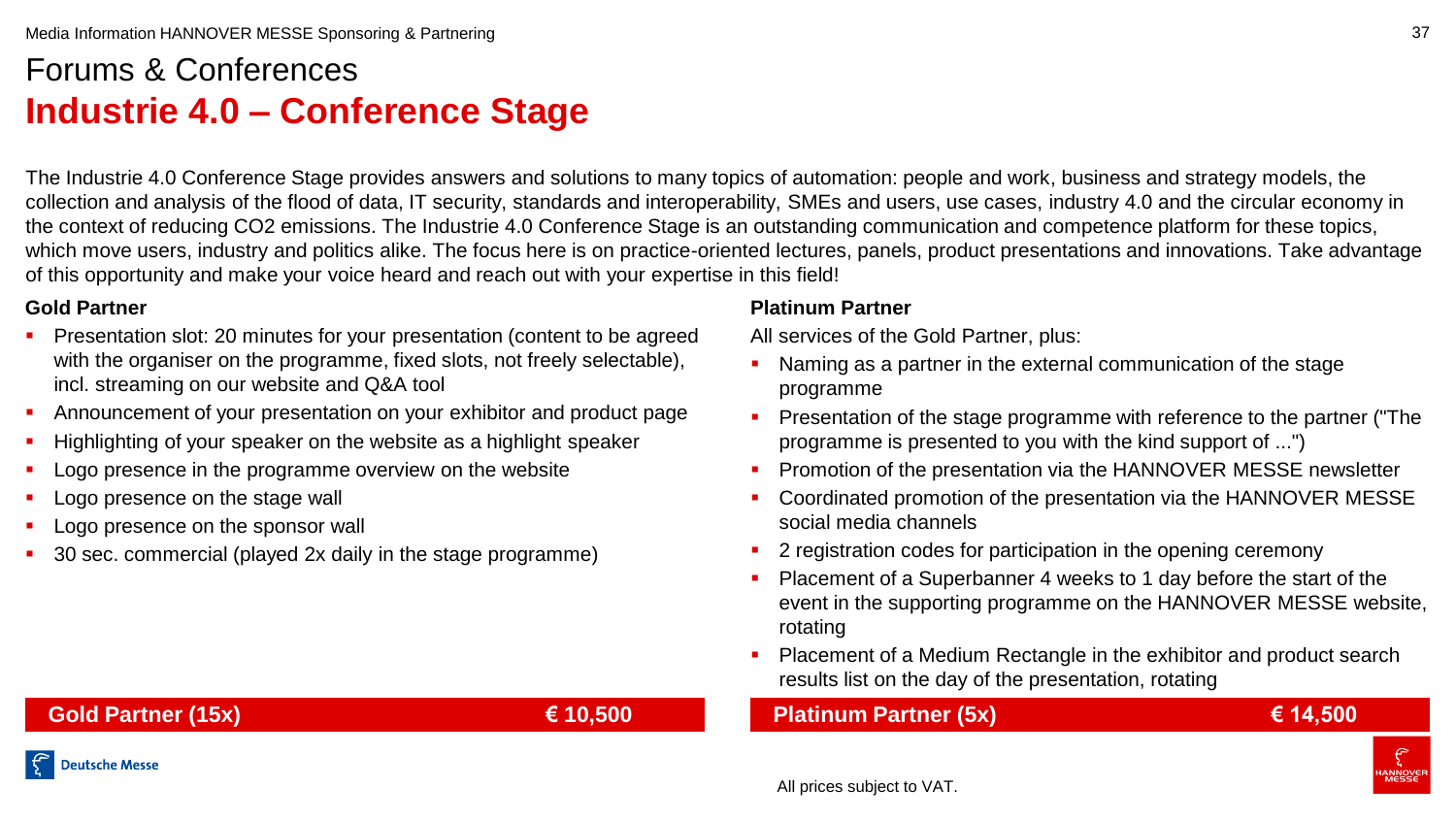# Forums & Conferences **Energy 4.0 – Conference Stage**

The Energy 4.0 Conference Stage is the outstanding communication and competence platform for topics of an energy-intelligent, climate-friendly and sustainable future. Here, industry thought leaders, high-profile experts and practitioners can present the latest trends and address the industry's questions. Take advantage of this opportunity and make your voice heard and reach out with your expertise in this field!

## **Gold Partner**

- Presentation slot: 20 minutes for your presentation (content to be agreed with the organiser on the programme, fixed slots, not freely selectable), incl. streaming on our website and Q&A tool
- Announcement of your presentation on your exhibitor and product page
- Highlighting of your speaker on the website as a highlight speaker
- Logo presence in the programme overview on the website
- Logo presence on the stage wall
- Logo presence on the sponsor wall
- 30 sec. commercial (played 2x daily in the stage programme)

### **Platinum Partner**

All services of the Gold Partner, plus:

- Naming as a partner in the external communication of the stage programme
- **Presentation of the stage programme with reference to the partner ("The** programme is presented to you with the kind support of ...")
- **Promotion of the presentation via the HANNOVER MESSE newsletter**
- Coordinated promotion of the presentation via the HANNOVER MESSE social media channels
- 2 registration codes for participation in the opening ceremony
- Placement of a Superbanner 4 weeks to 1 day before the start of the event in the supporting programme on the HANNOVER MESSE website, rotating
- **Placement of a Medium Rectangle in the exhibitor and product search** results list on the day of the presentation, rotating

# **Gold Partner (15x) € 10,500**

**Deutsche Messe** 

# **Platinum Partner (5x) € 14,500**

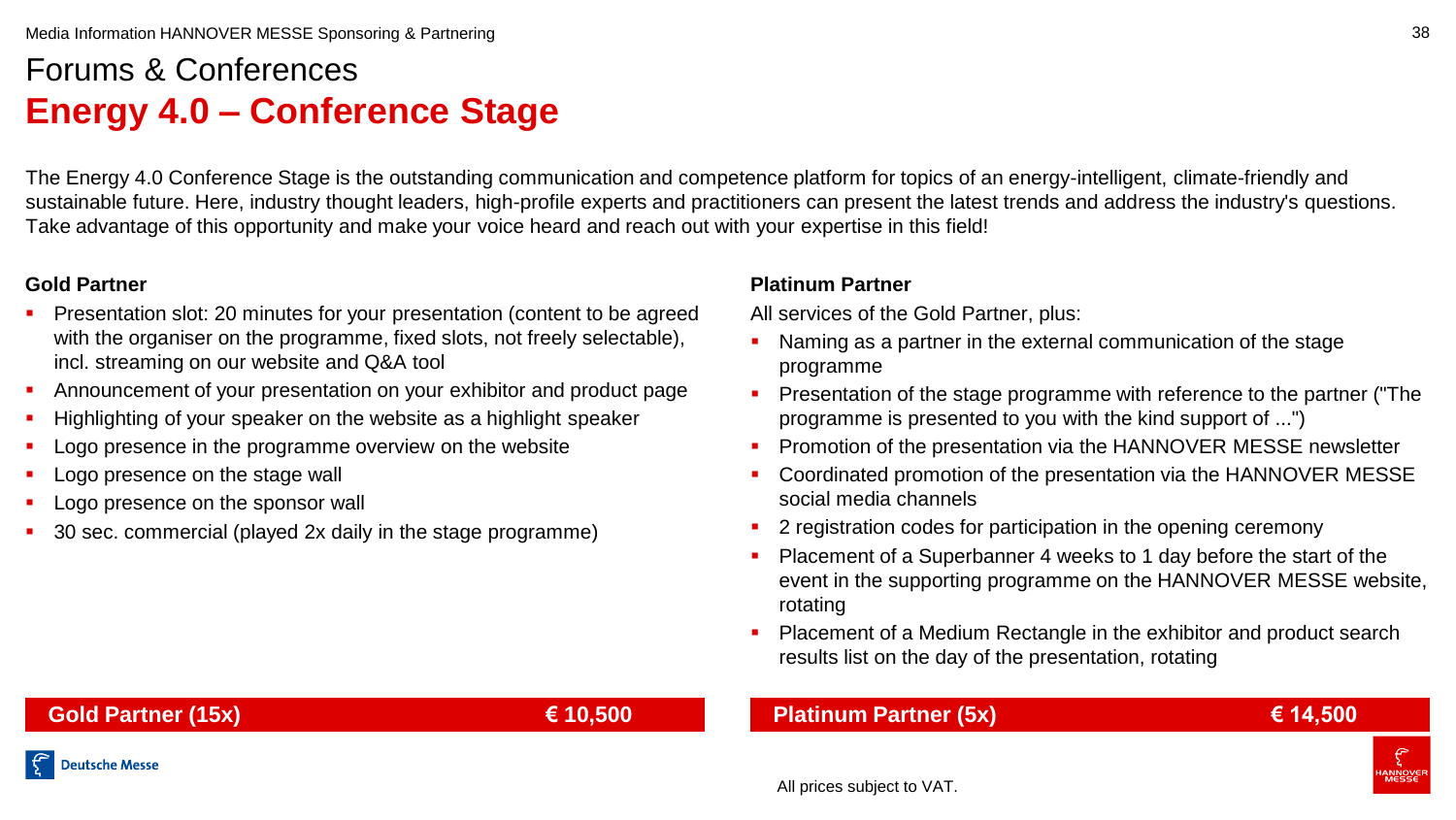# Forums & Conferences **Tech Transfer – Conference Stage\***

The Tech Transfer Conference Stage is the outstanding communication and competence platform for discourse between science, business and politics. This is where the latest projects in applied industrial research are presented, where scientists and developers present their latest research results from all relevant industrial sectors. The focus is on direct exchange of information, successful technology transfer and discussion of the solutions and answers to the challenges of the industry of tomorrow and beyond. Take advantage of this opportunity and make your voice heard and reach out with your expertise in this field!

## **Gold Partner**

- Presentation slot: 20 minutes for your presentation (content to be agreed with the organiser on the programme, fixed slots, not freely selectable), incl. streaming on our website and Q&A tool
- Announcement of your presentation on your exhibitor and product page
- Highlighting of your speaker on the website as a highlight speaker
- Logo presence in the programme overview on the website
- Logo presence on the stage wall
- Logo presence on the sponsor wall
- 30 sec. commercial (played 2x daily in the stage programme)

## **Platinum Partner**

All services of the Gold Partner, plus:

- Naming as a partner in the external communication of the stage programme
- **Presentation of the stage programme with reference to the partner ("The** programme is presented to you with the kind support of ...")
- Promotion of the presentation via the HANNOVER MESSE newsletter
- Coordinated promotion of the presentation via the HANNOVER MESSE social media channels
- 2 registration codes for participation in the opening ceremony
- Placement of a Superbanner 4 weeks to 1 day before the start of the event in the supporting programme on the HANNOVER MESSE website, rotating
- **Placement of a Medium Rectangle in the exhibitor and product search** results list on the day of the presentation, rotating

# **Platinum Partner (5x) € 14,500**

**Gold Partner (15x) € 10,500**

\*Special conditions available for research institutes and universities.

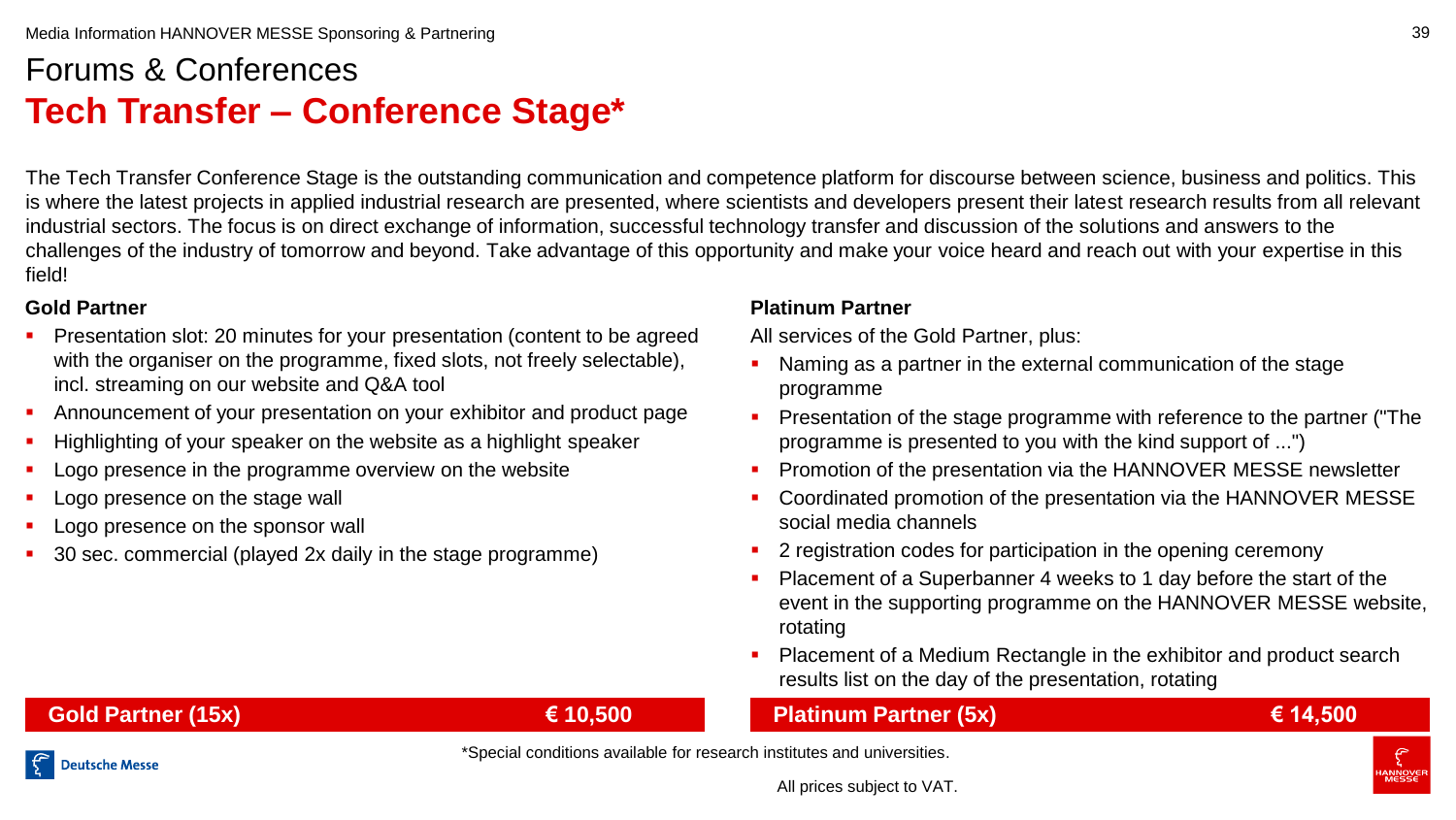# Forums & Conferences **HANNOVER MESSE Main Stage**

The HANNOVER MESSE Main Stage is the platform for pioneers and visionaries from business, science and politics. Our top speakers offer orientation in different formats and show the innovations of today and tomorrow. The topics range from Industry 4.0 and artificial intelligence to climate neutrality and renewable energies, circular economy, global supply chains or the future of work. Share your expertise on sustainability and digitalisation with our visitors and become a speaker on the HANNOVER MESSE Main Stage.

### **Gold Partner**

- Keynote: 20 minutes for your presentation (content to be agreed with the organiser on the programme, fixed slots, not freely selectable), incl. streaming on our website as well as Q&A tool.
- Announcement of your presentation on your exhibitor and product page
- Logo presence in the programme overview on the website
- Highlighting of your speaker on the website as a highlight speaker
- Logo presence on the stage wall
- Logo presence on the sponsor wall
- 30 sec. commercial (played 2x daily in the stage programme)

#### **Platinum Partner**

All services of the Gold Partner, plus:

- Naming as a partner in the external communication of the stage programme
- **Presentation of the stage programme with reference to the partner ("The** programme is presented to you with the kind support of ...")
- **Promotion of the presentation via the HANNOVER MESSE newsletter**
- Coordinated promotion of the presentation via the HANNOVER MESSE social media channels
- 2 registration codes for participation in the opening ceremony
- Placement of a Superbanner 4 weeks to 1 day before the start of the event in the supporting programme on the HANNOVER MESSE website, rotating
- Placement of a Medium Rectangle in the exhibitor and product search results list on the day of the presentation, rotating

# **Platinum Partner (5x) € 16,500**

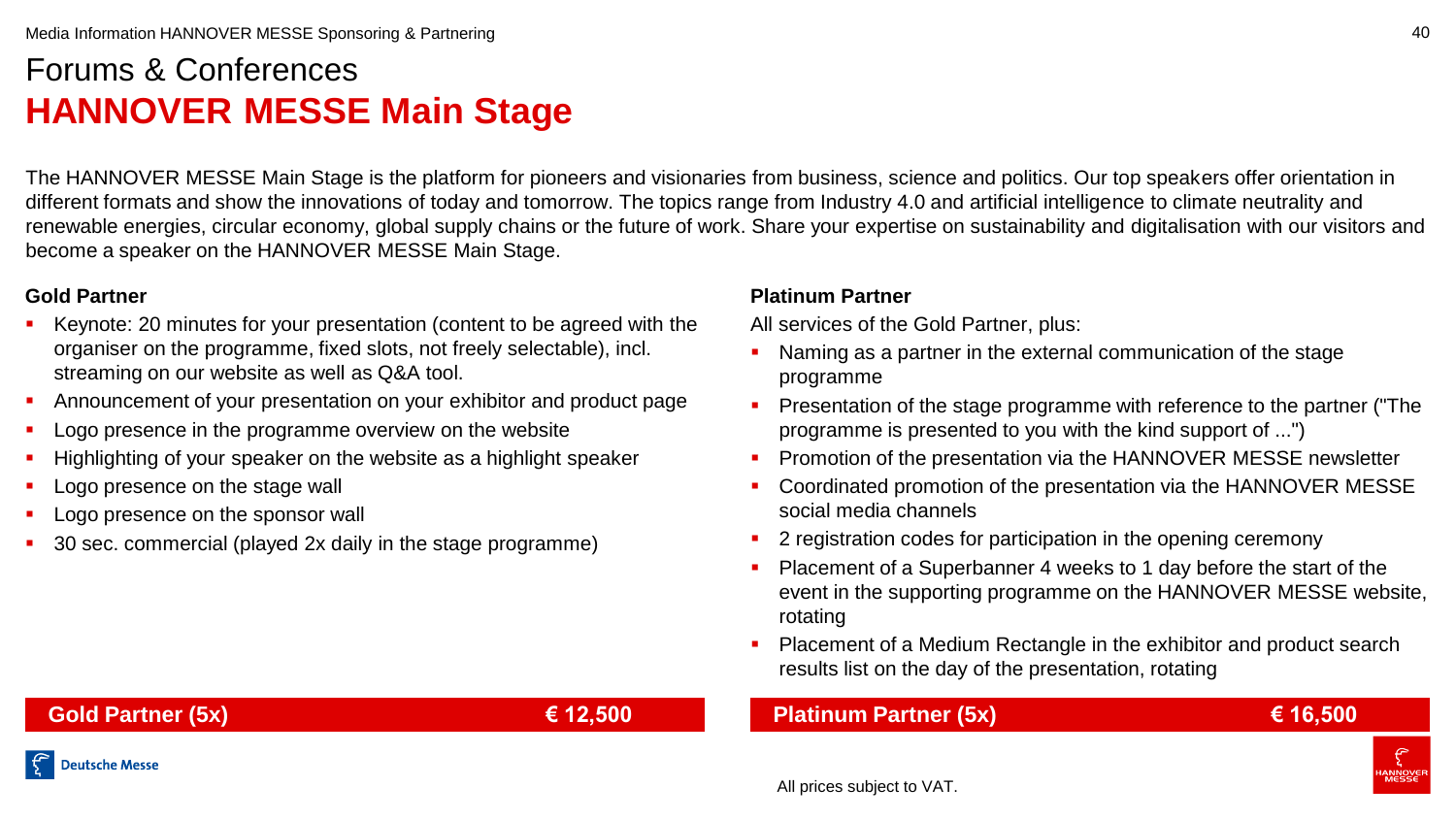#### Media Information HANNOVER MESSE Sponsoring & Partnering

# Forums & Conferences **WUNSCHWORT.FM**

Would you like to attract visitors' attention in a musical way? Then you can chat with our presenters about your company, the fair and your products via an episode of WUNSCHWORT.FM and round off the conversation with your personal music request.

- Recording and production of a 15-minute episode of desired words
- Coordinated production date and release of the episode by the sponsor
- Editing of the episode and playout as MP4 at the agreed time on HANNOVER MESSE Main Stage

Sequence of an episode:

- **Short intro in the context of the trade fair**
- Welcome, introduction of the guest and talk with the guest about the music request
- Recording of the music request



## **WUNSCHWORT.FM (4x) € 3,200**



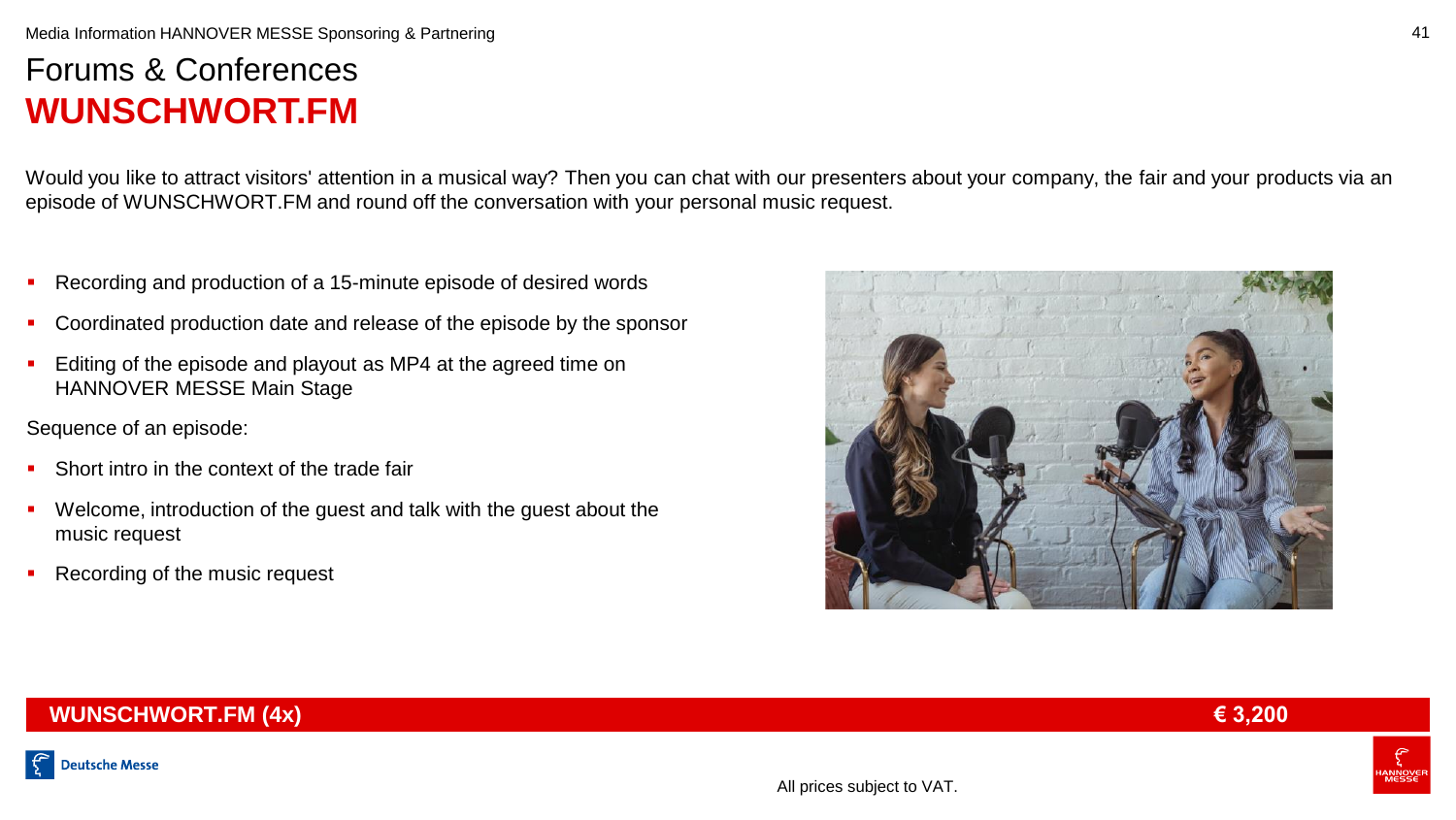# Forums & Conferences **Booking Details: Conference Stages and HANNOVER MESSE Main Stage**

In order to fulfil the corresponding service, your data must be received by Deutsche Messe via e-mail by the specified deadline after the binding booking has been made, taking into account the formats specified in the contract.

**Deadline:** Gold Partner 25.04.2022 Platinum Partner and WUNSCHWORT.FM 15.03.2022

**E-Mail:** [sponsoring@messe.de](mailto:sponsoring@messe.de)

### **Formats:**

According to the specifications of Deutsche Messe AG

## **Booking:**

The offer is available directly in the shop for a binding booking.

# **Contact Sponsoring & Partnering:**

Simone Kroll advertising@messe.de Phone +49 511 89 34315



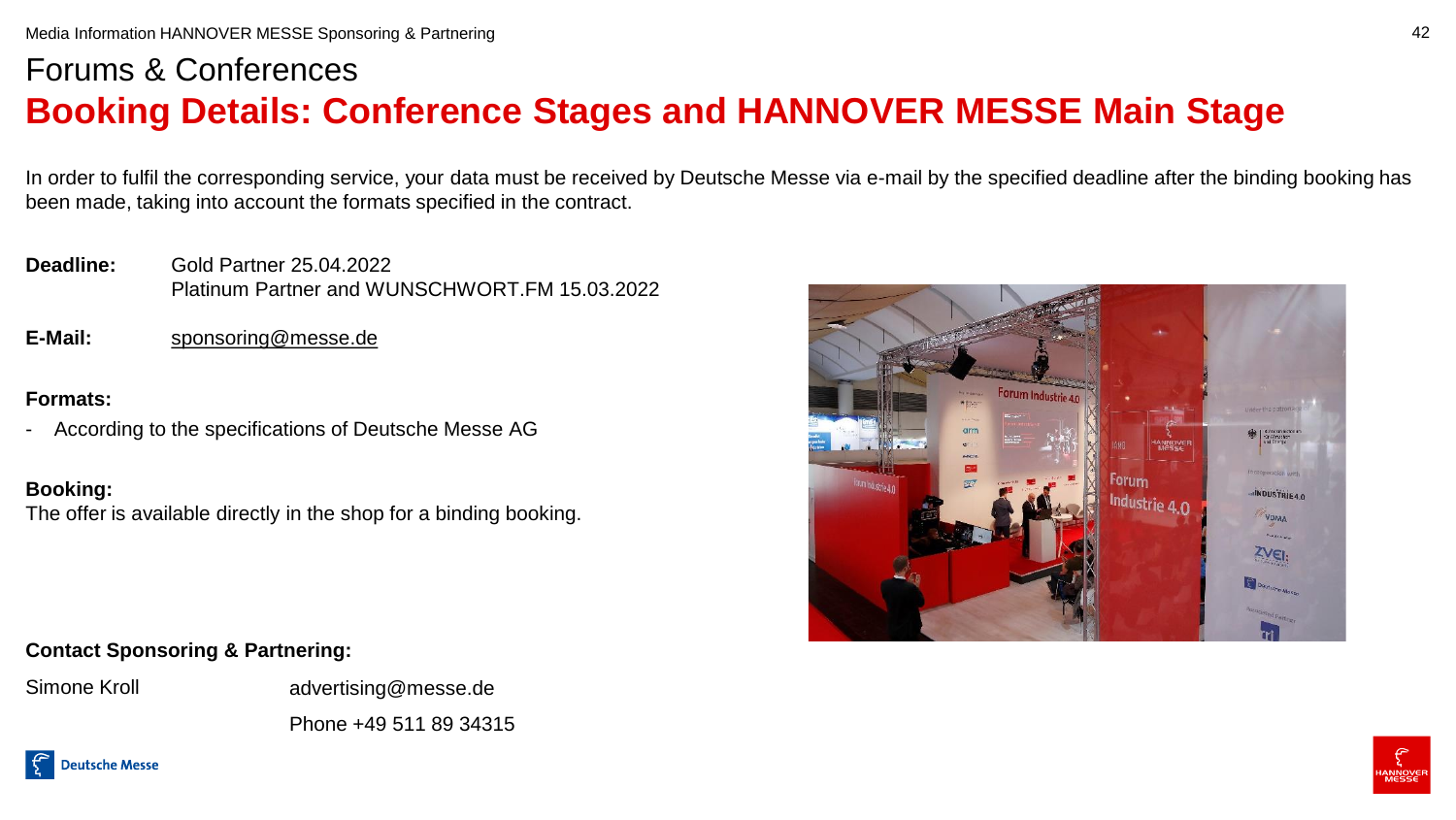# Forums & Conferences **15th German-Japanese Economic Forum**

Industry is responsible for around 30% of greenhouse gas emissions worldwide. Every company has a duty to reduce the carbon footprint of its entire value chain and entrepreneurial activity. But switching to CO2-neutral and sustainable production is a major challenge for many industries. What are the strategies of companies in Japan and Germany? Which technologies and political framework conditions are crucial? And how can the key challenges of the transition process be turned into opportunities? These topics will be addressed by the 15th German-Japanese Business Forum on 30 May 2022 from 10 a.m. to 1 p.m. on the Energy 4.0 Conference stage.

## **Silver Partner**

- Your logo on a partner display in the podium area
- Your logo on the programme monitor on 30.05.2022
- 30 sec. commercial (playout: 1x during the Economic Forum)
- Promotion of the Business Forum via the HANNOVER MESSE e-mail newsletter (230,000 subscribers worldwide, 04/22) and social media channels

### **Gold Partner**

All services of the Silver Package, plus:

- Presentation slot: 15 minutes for your specialist presentation (content to be agreed with the organiser on the programme), incl. streaming on our website as well as Q&A tool.
- Highlighting of your speaker on the website as a highlight speaker
- Your livestream on-demand until at least 8 weeks after HANNOVER **MESSE**
- **Logo presence in the programme overview on the website**
- Logo presence on the sponsor wall

43

# **Gold Partner (4x) € 5,900**